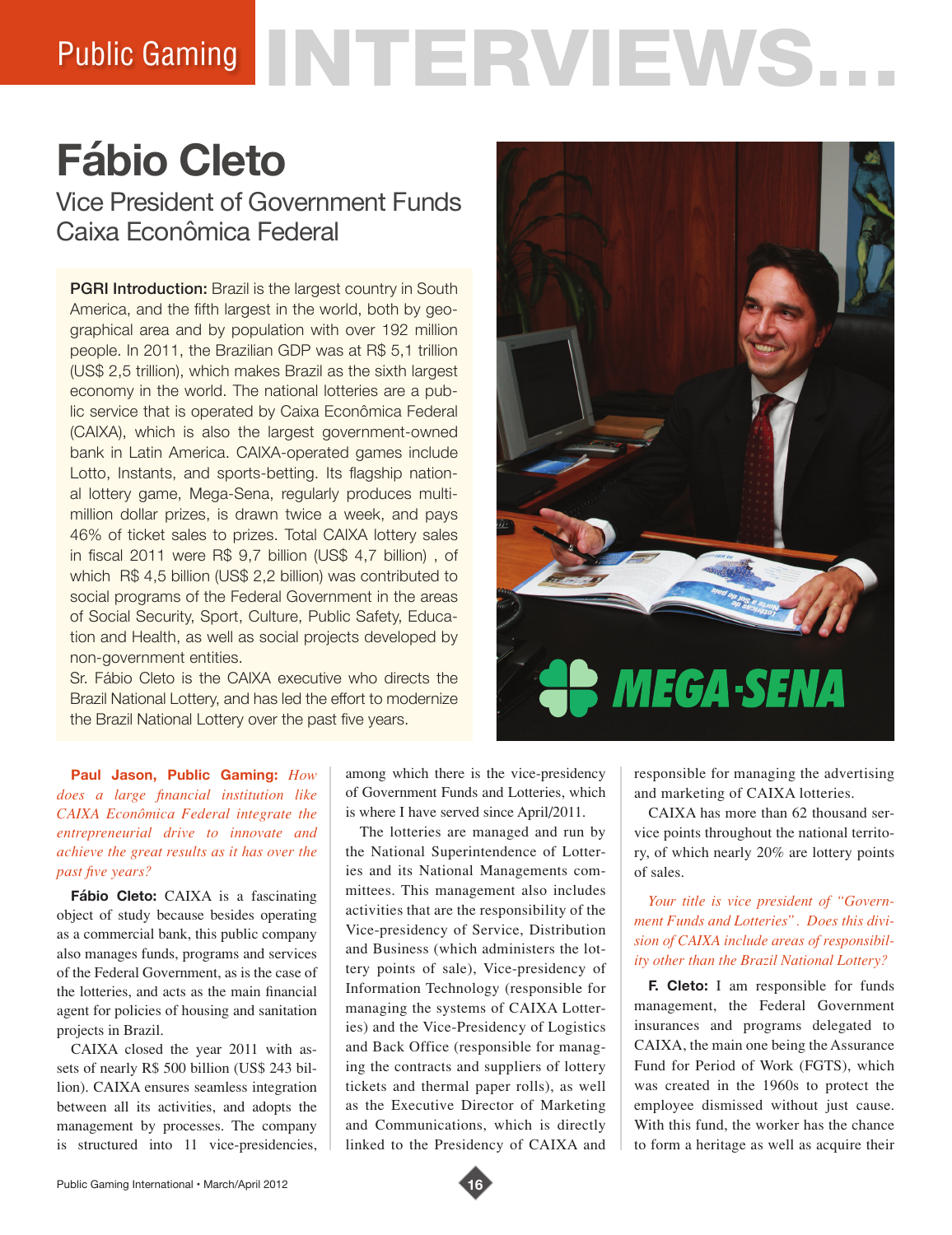own homes, with the resources of their account in the fund. In addition to protecting the interests of workers, FGTS - which in 2011 recorded assets of R\$ 290 billion (US\$ 141 billion) - finances popular housing programs, sanitation and urban infrastructure, which benefit society in general, especially low income families.

### *Briefly describe the types of games that CAIXA offers.*

**F. Cleto:** CAIXA Lotteries currently have ten products in its portfolio. There are lotto games (Mega-Sena, Quina, Lotofácil, Lotomania and Dupla Sena), sports lottery games (Loteca and Lotogol), Special lotto game (Timemania) and ticket lottery (Federal Lottery and Instant). The most important game operated by CAIXA is the Mega-Sena, which in 2011 was responsible for  $47.5\%$  of sales – with R\$ 4,6 billion (US\$) 2,2 billion) – its main feature is the provision of millionaire prizes.

### *What games do you expect to have the highest growth potential over the next two years?*

**F. Cleto:** We are working hard to launch new issues of instant lotteries, adopting measures to make this product more attractive by increasing the payout and offering prizes in goods, as well as the expansion of the exchange prizes (reintegro).

As part of the process of having special draws on special dates, which began three years ago with Mega da Virada (held every December 31) and Quina de São João, launched in June 2011 (in the month we celebrate the day of St. John), we will start in September this year the Lotofacil of Independence and plan to launch in April 2013 the Easter Lotomania. With this, we conclude our project of having four special draws each year.

The special draws have distinctive features: no jackpot rollover and millionaire prizes considering the longer period to play, which increase the sales.

### *Are you introducing any significant new game changes or new game categories over the next two years?*

**F. Cleto:** We plan to launch new lotto games of numerical prognostics with the aim of increasing the offer of attractive products to players. We have also carried out researches and completed projects about new games. We are now just waiting for the right moment to develop and launch.

### *Does Brazil have an effective means of enforcing laws against unlicensed internet gaming and illegal slot machines?*

**F. Cleto:** According to Brazilian law, except the federal lotteries, horse betting and philanthropic draws – whose operations are authorized by the Federal Government as an exception - all other forms of gambling and gaming are classified as a misdemeanor. So games like slot machines and bingo, for example, are repressed by police agencies in our country.

Although there are some bills pending in Congress addressing the topic of gambling over the Internet, currently Brazil does not yet have a specific legislation on this type of game.

### *CAIXA serves a variety of interest groups. Could you explain the "stakeholder" structure? Who defines the mission and financial objectives of the National Lottery?*

**F. Cleto:** The strategic plan of the Vice-Presidency of Government Funds and Lotteries of CAIXA is elaborated in a participatory manner. For the definition of strategic objectives, projects and goals related to lotteries, in addition to listening to the suggestions from the employees, we work in accordance with the guidelines of the Secretariat of Economic Monitoring of Ministry of Finance – regulator of the federal lotteries – and we also analyze suggestions made by the retailers, beyond the proposals of the players that are identified through qualitative and quantitative researches.

### *Does CAIXA have the authority to decide to launch new games and how the games can be promoted and distributed; or are there strict government oversight committees that make those decisions?*

**F. Cleto:** In Brazil, the creation of new forms of lotteries depends on specific legislation. In the case of creating new products for the games categories that already have their law, prior authorization is required from our regulator, the Secretariat of Economic Monitoring of Ministry of Finance. Once the creation of a new game is approved, CAIXA has autonomy to decide about the distribution and promotion.

*When did you start selling Mega-Sena tickets online, what percentage of Mega-Sena sales are online, and what do you project the growth rate of your online sales to be over the next two years?*



Making a conservative estimate, we calculate that at the end of the next two years online sales will reach 3% of total sales in points of sales. We are working intensively on this project, in order to provide convenience for players.

*How about mobile, cell-phones? Are you able to measure the volume of sales made via mobile devices? And what do you project the growth rate to be for the mobile channel over the next two years?*

**F. Cleto:** We intend to make available to players this option to play on federal lotteries, and for this we have studied the necessary procedures for sale of games on cellphones. Upon the conclusion of this project for sale of games over the Internet, we will be able to dedicate ourselves to that theme.

Anything interesting to report about your plans for "social media" like Facebook?

We consider very important the use of social media because they are an effective way to reach new groups of players. Since November of 2011, CAIXA Lotteries are on Facebook and Twitter, with information on lottery products, revenues and social transfers, as well as calendar and place of the draws.

*What is the ratio of retailers to consumers in Brazil? Insofar as it is low, and you want to increase consumer access to the games, do your online and mobile distribution channels offer an opportunity to 'leapfrog' a generation of technology based on land-based communications infrastructure?*

**F. Cleto:** The retailers' network of CAIXA lotteries has an important role not only for players but for the general population. Currently there are approximately 11,400 points of sales distributed in 4.761 Brazilian municipalities, in which consumers can play and do financial and banking transactions, and also receive social benefits paid by the Federal Government to needy population. To get an idea of the importance of this network, we emphasize that in 2011, the average number of transactions/day taken in these units was 17.3 million, including